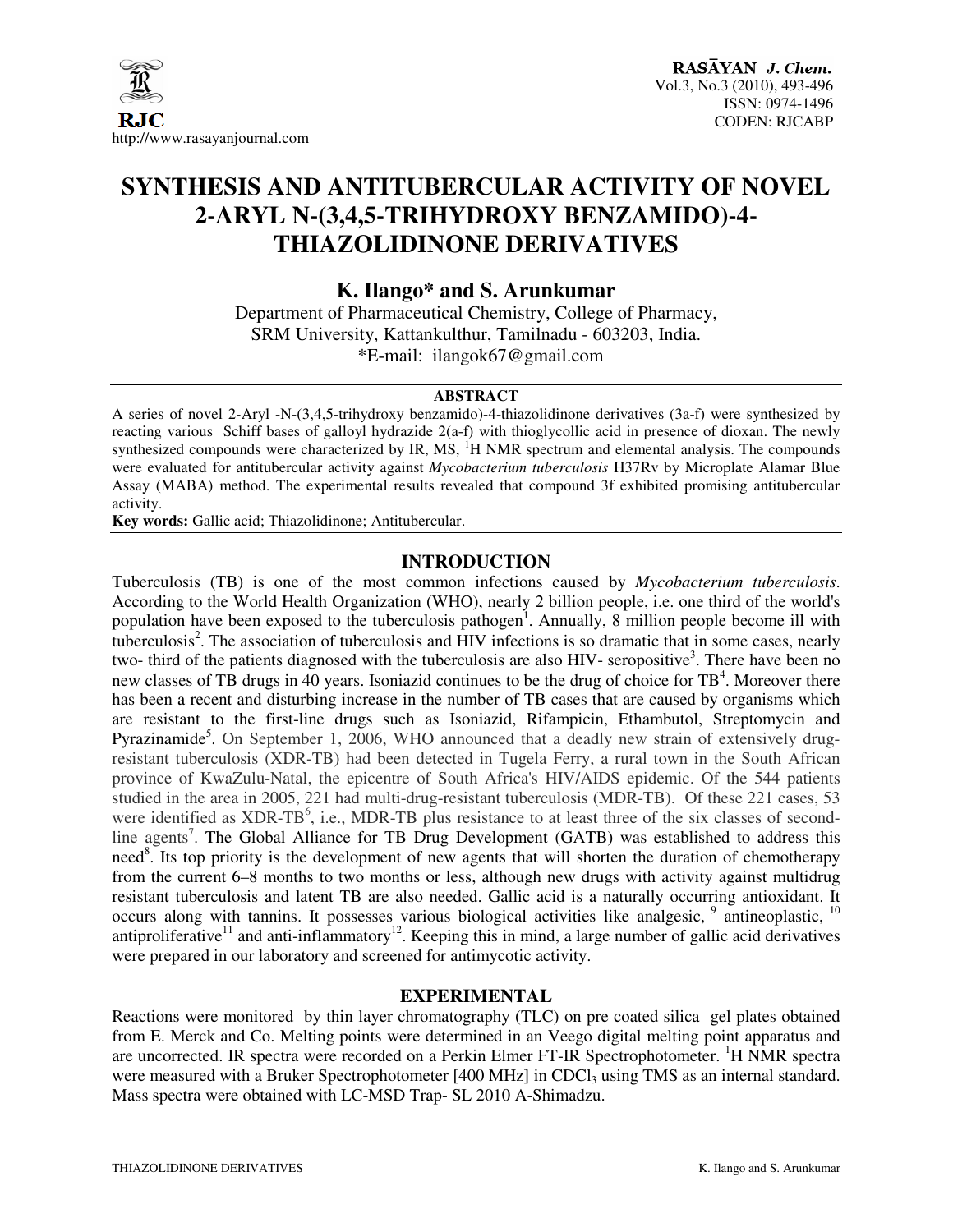#### **Synthesis of galloyl hydrazide**, **(1a)**

A solution of propyl gallate (0.01 mol) in ethanol and hydrazine hydrate (0.01 mol) was refluxed for 6 hours. The excess solvent was distilled off under reduced pressure. The cooled residual mass was washed with distilled water. It was filtered and dried. The crude product was recrystallised from methanol to yield galloyl hydrazide **1a.** 

## **Synthesis of N-substituted arylidene galloyl hydrazide, (2a-f)**

Equimolar concentration of galloyl hydrazide **1a** and various aromatic aldehydes in ethanol were refluxed for 6 hours. The completion of reaction was monitored on silica gel G precoated TLC plates using ethylacetate and petroleum ether (1:1) as an eluent and observed under UV light. The resultant mixture was poured into ice cold water. The crude Schiff bases were washed, filtered, dried and recrystallised from ethanol.

#### **Synthesis 2-Aryl -N-(3,4,5-trihydroxy benzamido)- 4-thiazolidinones, (3a-f)**

Thioglycolic acid (0.05mole) was added to the solution of Schiff base (0.03 mole) in benzene and refluxed for 6 hours at a temperature of  $45\text{-}50\text{ °C}$ . The solvent was removed and the reaction mixture was poured into ice cold water. The crude product was filtered and recrystallized from DMF.

## **2-(phenyl)-N-(3,4,5-trihydroxy benzamido)-4-thiazolidinone (3a)**

Yield: 70 %, M.p.; 221°C. IR (cm<sup>-1</sup>):  $v(Ar-OH)$  3613;  $v(N-H)$  3467;  $v(CH)$  2977;  $v(CO-NH)$  1648;  $v(CH-H)$ N) 1474; ν(C=O) 1744; <sup>1</sup>H NMR δ (ppm): 7.08- 7.44 (m, 7H, Ar-H), 2.33 (S, 3H, OH), 5.2 (S, 1H, CH-N) and 4.15 (S, 1H, NH).MS 388 [M+]

## **2-(2-hydroxy phenyl)-N-(3,4,5-trihydroxy benzamido)-4-thiazolidinone (3b)**

Yield: 73 %, M.p.; 198°C. IR (cm<sup>-1</sup>): ν(Ar-OH) 3613; ν(N-H) 3467; ν(CH) 2977; ν(CONH) 1648; ν(CH-N) 1474; ν(C=O) 1755. <sup>1</sup>H NMR δ (ppm): 7.68-8.34 (m, 6H, Ar-H), 2.76 (S, 3H, OH), 5.43 (S, 1H, CH-N) and 4.75 (S, 1H, NH). MS 404 [M+]

#### **2-(2-hydroxy 3-methoxyphenyl)-N-(3,4,5-trihydroxy benzamido)-4-thiazolidinone (3c)**

Yield: 67%, M.p.; 217 °C. IR (cm<sup>-1</sup>): ν(Ar-OH) 3614; ν(NH) 3458; ν(CH) 2985; ν(CONH) 1661; ν(CH-N) 1482; ν(C=O) 1743; ν(COC) 1268. s<sup>1</sup>H NMR δ (ppm): 7.12- 8.44 (m, 5H, Ar-H), 3.48 (S, 3H, OH), 5.5 (S, 1H, CH-N), 4.4 (S, 1H, NH) and 3.9 (S, 3H, OCH3) . MS 418 [M+]

## **2-(3-hydroxy phenyl)-N-(3,4,5-trihydroxy benzamido)-4-thiazolidinone (3d)**

Yield: 63 %, M.p.; 206 °C. IR (cm<sup>-1</sup>):  $v(Ar-OH)$  3632;  $v(NH)$  3465;  $v(CH)$  2977;  $v(CONH)$  1667;  $v(CN)$ 1458; ν(C=O) 1731. <sup>1</sup>H NMR δ (ppm): 7.52- 8.91 (m, 6H, Ar-H), 3.31 (S, 3H, OH), 7.48 (S, 1H, CH-Cl), 5.5 (S, 1H, CH-N) and 4.4 (S, 1H, NH). MS 418 [M+]

# **2-(4-hydroxy phenyl)-N-(3,4,5-trihydroxy benzamido)-4-thiazolidinone (3e)**

Yield: 64 %, M.p.; 228 °C. IR (cm<sup>-1</sup>): ν(Ar-OH) 3609; ν(NH) 3358; ν(CH) 2978; ν(CONH) 1653; ν(CN) 1483; ν(C=O) 1772. <sup>1</sup>H NMR δ (ppm) : 7.08- 8.58 (m, 6H, Ar-H), 2.78 (S, 3H, OH), 5.5 (S, 1H, CH-N) and 4.4 (S, 1H, NH). MS 404 [M+]

## **2-(2-chloro phenyl)-N-(3,4,5-trihydroxy benzamido)-4-thiazolidinone (3f)**

Yield: 71%, M.p.; 243 °C. IR (cm<sup>-1</sup>):  $v(Ar-OH)$  3790;  $v(NH)$  3330;  $v(CONH)$  1591;  $v(C=O)$  1726. <sup>1</sup>H NMR δ (ppm): 7.12-8.48 (m, 6H, Ar-H), 2.83 (S, 3H, OH), 7.7 (S, 1H, CH-Cl), 5.3 (S, 1H, CH-N) and 4.8 (S, 1H, NH). MS 422 [M+]

#### **Antitubercular activity**

Antitubercular activity was evaluated against *Mycobacterium tuberculosis* H37 Rv ATCC27294 using well known Microplate Alamar Blue Assay method. Antitubercular susceptibility testing was performed in black, clear-bottomed, 96-well microplates (black view plates; Packard Instrument Company, Meriden) in order to minimize background fluorescence. Initial drug dilutions were prepared in dimethylsulfoxide, and subsequent two fold dilutions were performed in 0.1 ml of 7H9GC media in the microplates. 100ml of 2000CFU/ml of *Mycobacterium tuberculosis* H37 Rv in 7H9GC were added to each well of 96 well microtitre plate containing test compounds. Three control well plates containing drug and medium, bacteria and medium and medium only were prepared and microtitre plates were incubated at 37°C. At day 7 of incubation Alamar Blue dye solution (20 µl Alamar Blue solution and 12.5 ml of 20% Tween 80)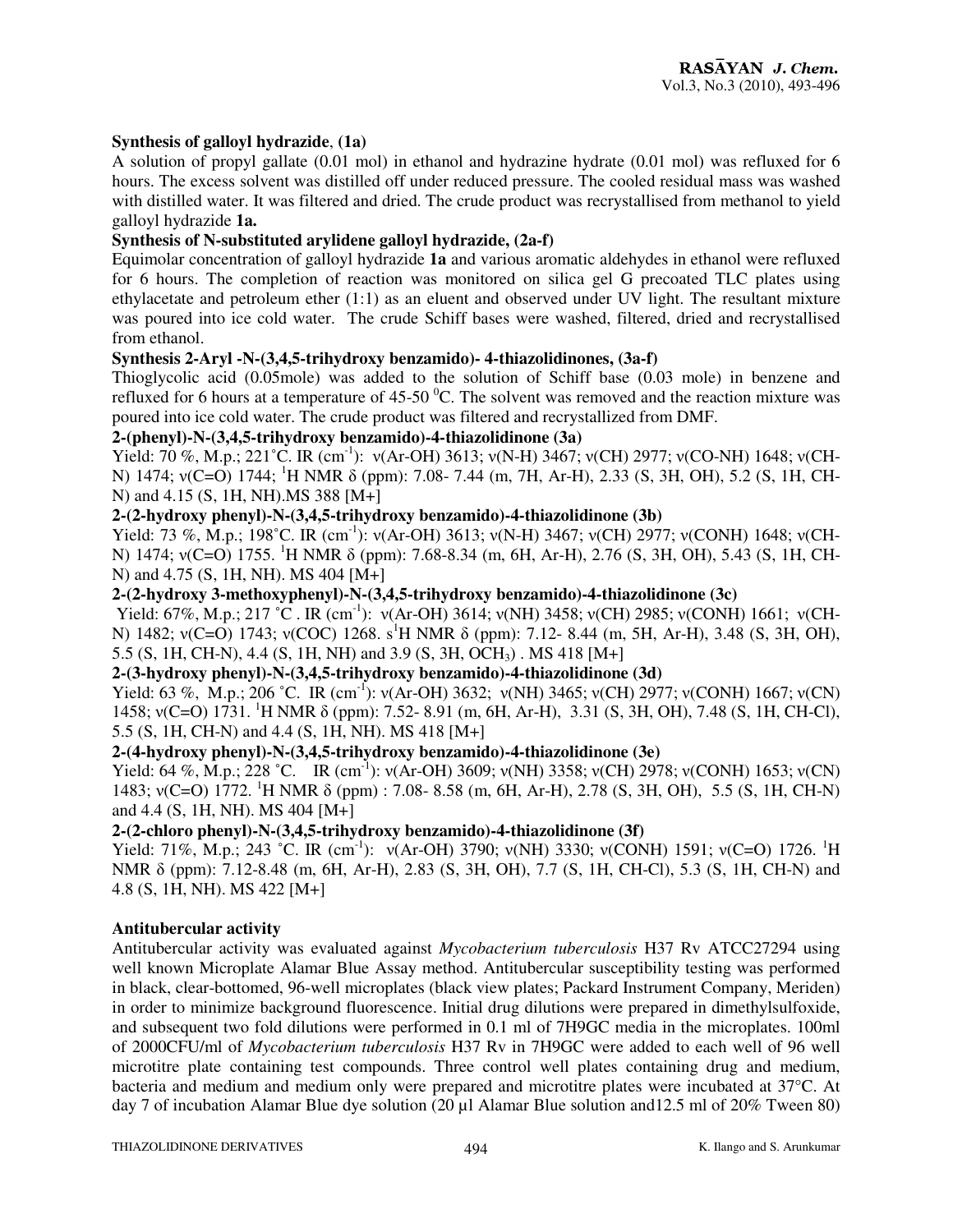were added to all the wells and plates were re-incubated at 37 °C. for 24 hours. Fluorescence was measured in a Victor II multilabel fluorometer (Perkin Elmer Life Sciences Inc., Boston) and MIC was determined.<br>**HO** 



Schem-1: Synthesis of novel thiazolidinone 3a-f of Gallic acid

# **RESULTS AND DISCUSSION**

The results of *in vitro* antitubercular activity of the synthesized compounds **3a-f** against *M. tuberculosis*  H37Rv were listed in Table 2. Compound **3f** showed MIC values equivalent to the standard drug Isoniazid. The substitution with chloro group in phenyl ring of thiazolidinone nucleus is highly active. This suggests that electron withdrawing groups enhances the activity. It is interesting to note that some of the existing drugs for the treatment of TB like Pyrazinamide, Isoniazid and Ethionamide also possess electron withdrawing groups. Further studies are going on in our laboratory to establish the quantitative structure activity relationship (QSAR) of the series.

| Compound | R             | Molecular<br>Formula  | Color       | Mol. Wt. | %Yield |
|----------|---------------|-----------------------|-------------|----------|--------|
| 3a       | H             | $C_{18}H_{31}N_2O_5S$ | Pale yellow | 387.5    | 68     |
| 3b       | $2-OH$        | $C_{18}H_{31}N_2O_6S$ | Pale yellow | 403.5    | 72     |
| 3c       | $2-OH-3-OCH3$ | $C_{20}H_{34}N_2O_7S$ | Pale yellow | 417.5    | 69     |

Table-1: Physico chemical parameters of the synthesized compounds (3a-f).